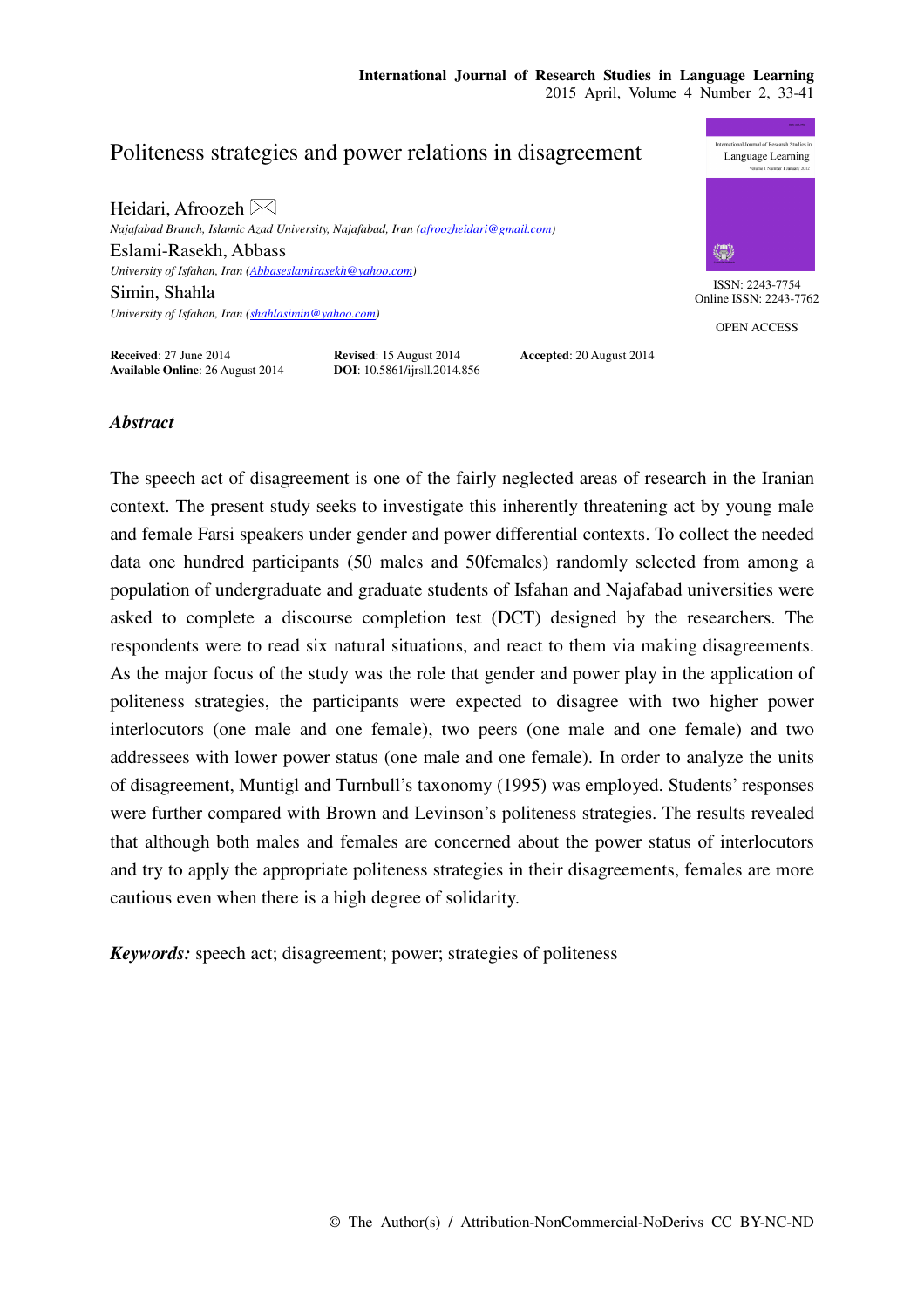# **Politeness strategies and power relations in disagreement**

## **1. Introduction**

A novel view of speech is to investigate how it is used to achieve functional goals. Within this view speeches are employed as instruments to perform varying actions such as making apology, giving thanks, expressing disagreement, making requests, etc. (Yule, 1996, p.46); however, as some are by nature face threatening, politeness strategies can be used to soften the threat to the face of interlocutors (Locher, 2004).

Speech act of disagreement as one of the least attended among other types of speech act is an inherently face-threatening verbal behavior in which people can show their dissatisfaction; therefore application of politeness strategies is vital for maintaining face. It is evident that degree of politeness could be a variable under the effects of social factors including gender and power (Liu, 2004) . Power as the major player in the process of selecting strategies has been defined in different ways; Brown and Levinson (1987, p.77) for example assert that "[p]ower is an asymmetrical social dimension of relative power". But for Liu (2004) power means *status* in which professors, administrators, and students are on a hierarchy from powerful to powerless.

Gender as another influential factor for which relevant strategies are applied, has aroused argument among researchers significantly; It is a widespread notion that in almost all cultures gender makes a difference in how power is negotiated, so the current study aims to deal with the role of both in given contexts of speech. The complex effect of the two social variables could be examined to display how norms of politeness are applied according to the context of conversations.

#### **2. Literature Review**

Recently the areas of communicative competence and speech act have received special attention; however, research on face threatening speech acts in Iranian context has been rather scant specifically dealing with disagreement which poses threat to positive face primarily. Brown and Levinson (1978, 1987) and Scollon and Scollon (1995) have attracted a good deal of attention on the part of research on the speech act of disagreement. Whenever performing the FTA is unavoidable, people must choose between performing the act in the most direct and efficient way (i.e. on record) or trying to lessen the effect of it (FTA) on the face of the hearer (i.e. doing it off record); type of the strategy used strongly depends on the degree of the seriousness of the FTA which will be determined via consideration of the social situation (Brown &Levinson, 1987).The relative power of the addressee, the degree of imposition and the social distance that exists between the speaker and the addressee are the main points to estimate the degree of the seriousness of an FTA. As Scollon and Scollon (1995) put it communication breakdowns take place as a result of violating the pragmatic rules, therefore as noted by Simin et al. (2014) "the language proficiency does not guarantee the communicative efficiency" (p. 72) to produce socially appropriate utterances, linguistic and pragmatic knowledge must be present at the same time

Rees-Miller (2000) in his article "Power, severity, and context in disagreement" investigated the (disagreement) expressions which were used in the academic talks and university courses in the United States of America. The results of the study revealed that positive politeness strategies were mostly used at the times that professors wanted to disagree with their students and not with peers of the same rank, also students never use positive politeness strategies while disagreeing with their professors.

In a cross cultural study by Dogancay–Aktuna and Kamisli (1996) native speakers of Turkish and American English were compared in terms of the discourse strategies they use. The study revealed that status difference which was an important factor in the American setting was not a significant one in the Turkish work place interaction. The researchers also observed that Americans were more careful about using initial positive remarks and politeness markers to redress their disagreements.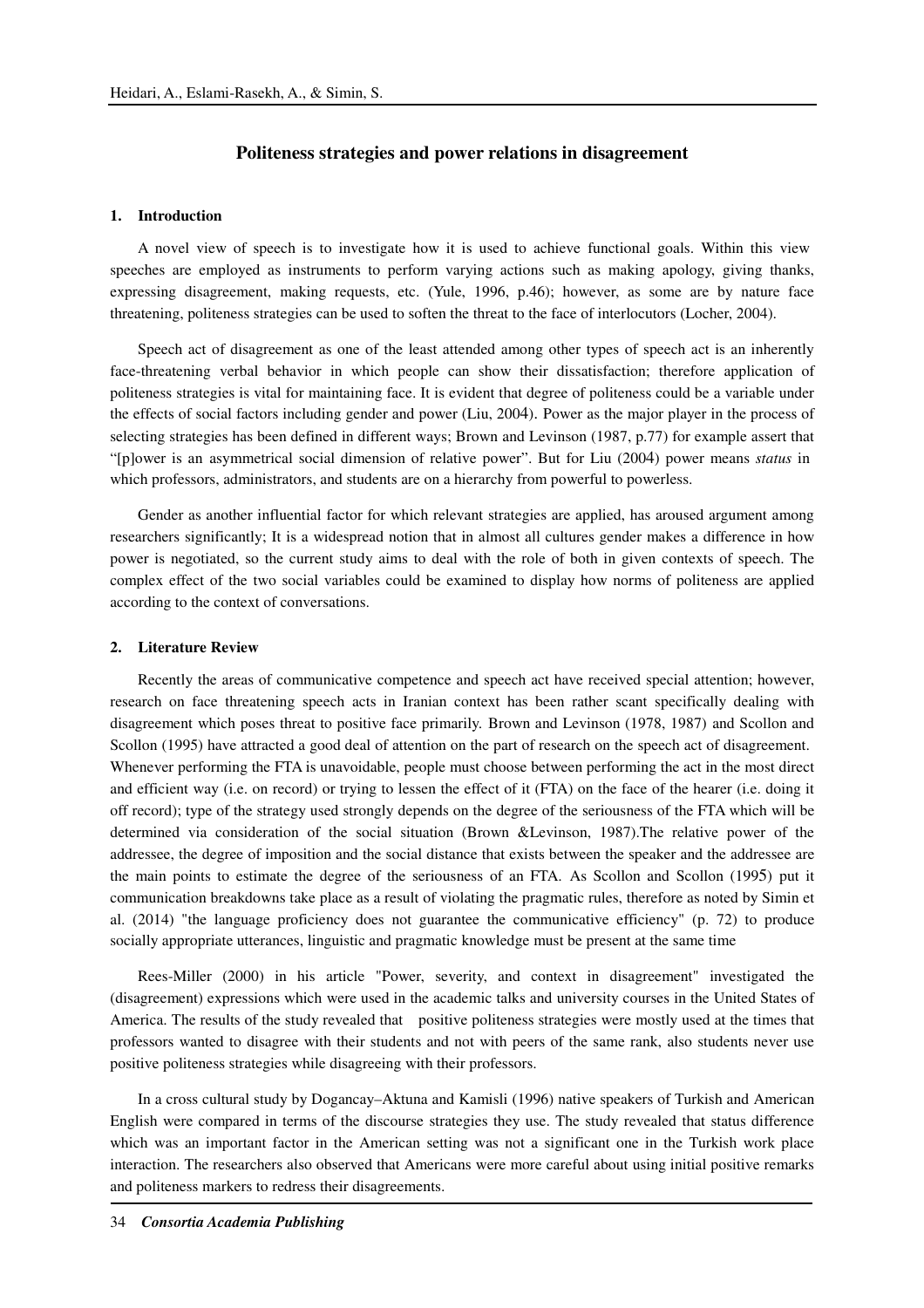Parvaresh and Eslami rasekh (2009) investigated the performance of young Iranian women can be affected by the level of solidarity and deference which exists in the context of conversation. Leech's classification of illocutionary functions was used to reveal that when young women disagree with males the considerations of deference might override those of solidarity but when their addressee is of the same sex they sometimes use the conflictives which have the most impolite intention. While, Behnam and Niroomand (2011) used a proficiency test to divide the participants in to two groups (Intermediate, Upper-Intermediate) and then data were collected via a DCT. The study suggested a mutual relation between politeness strategies in showing disagreement to addressees with different power status; more importantly, as even the performance of the learners with a high level of proficiency was far from that of the native speakers, the researchers concluded that L2 learners must be aware of second language socio-cultural constraints as well as grammatical rules to have a successful communication.

The need for further research on the two influential factors of power and gender could make the rational of this study. The combined effect of power and gender in comparable contexts will be a new approach to how the two genders compare in a traditionally viewed male dominant society of Iran. This study can be seen as a contribution to fill the gap.

# **3. Methodology of the study**

This study seeks to answer the following research questions:

- 1. What is the effect of power in observing conventions of politeness in comparable contexts of discourse?
- 2. How do male and female Persian speakers compare in choosing disagreement strategies?
- 3. What differences in strategy use could be expected as a result of gender?

## *3.1 Participants*

One hundred native speakers of Persian, including 50 males and 50 females who have been selected randomly from the undergraduate and graduate (i.e. BA and MA) students of Isfahan and Najafabad Universities took part in the study. The participants' age ranged from 18 to 26 and they were from different regions of Iran. The population was chosen from a larger number of participants whose data were screened based on our judgment of stereotypical performance of speakers.

### *3.2 Instruments*

A Discourse Completion Test (DCT) (appendix B) which consisted of six discourse situations was presented to the participants to demonstrate how they disagree with two higher power statuses (one male and one female), two peers (one male and one female) and two lower status contexts (one male and one female).

#### *3.3 Data collection*

After having checked DCT employed as the instrument for collecting disagreement data via conducting a pilot study on 20 subjects similar to the target group, all 100 participants of the original study were asked to fill in a discourse completion test with their views of what they would orally produce in the given contexts. The situations were specifically designed for eliciting data representing the role of power and gender in separate as well as in a combined effect.

#### *3.4 Data analysis*

The participants' responses were analyzed in four steps. First, the total number of the valid responses was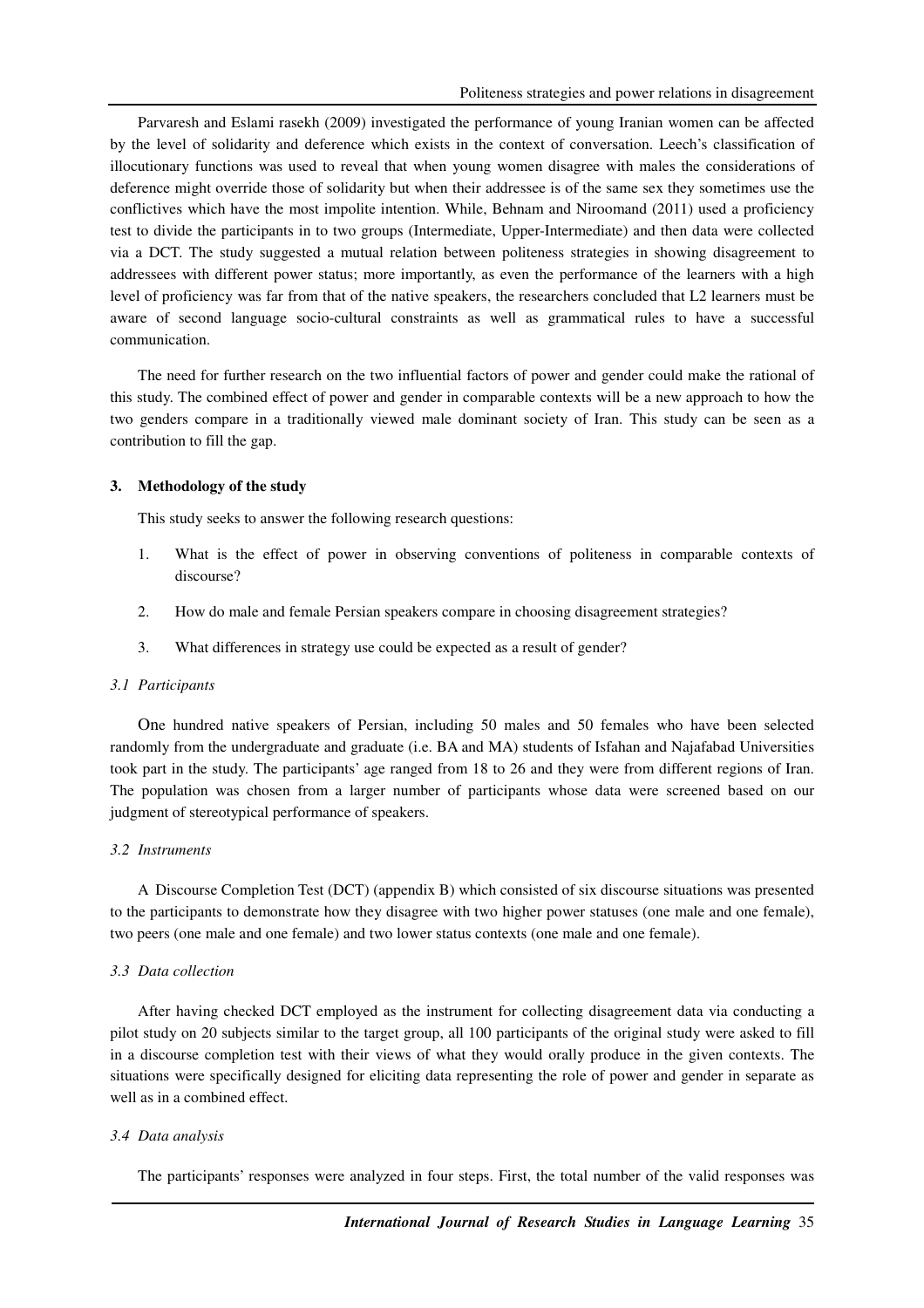determined via discarding the invalid ones; second, Muntigl and Turnbulls' (1998) taxonomy introducing five types of disagreements i.e. Irrelevancy Claims (IC), Challenges (CH), Contradictions (CT), Counterclaims (CC), and combination of contradictions followed by counter claims was used to identify the possible relationship between power and disagreement realizations; third Brown and levinson's taxonomy (1987) was used for analyzing the politeness strategies; and fourth the politeness strategies of male and female participants were compared.

#### **4. Results**

As the respondents were supposed to read the six natural scenarios of the DCT within which gender, setting, social distance between the interlocutors and their status relative to each other were specified; we predicted results agreeable with the effect of power on impoliteness and gender to be reflected as representing lower power status of the females. In this part, the findings of the study relevant to each of these factors will be presented and discussed.

## **Situation 1**

The Chairman of the company you work for planned a meeting to justify employees in connection with a workshop on modern methods of marketing; at the end of the meeting she emphasizes the benefits the workshop will have for the company, but because of the high costs of organizing and the economic status of the company you entirely disagree with her opinions, how will you express your opposition?

In this situation inconsistency between the powers of interlocutors exists, as the one the speaker is disagreeing with is of a higher power level due to her position. The data elicited displayed a clear effect of the addressee's power on formulating the expression of disagreement. Table one summarizes the frequencies of different types of disagreement units by males and females.

**Females** 

 $6%$ 

30% 26%

24% 30%

26 % 28 %

### **Table 1**

| різадтестені ю іне спаттан ор іне сотрану                                               |       |             |  |
|-----------------------------------------------------------------------------------------|-------|-------------|--|
|                                                                                         |       | Frequencies |  |
| Types of disagreement                                                                   | Males | Fema        |  |
| 1. Irrelevancy claims                                                                   | 0     | $\Omega$    |  |
| 2. Challenges - e.g. Do you really think that organizing a workshop would be a wise     | 12%   | 6%          |  |
| thing to do in this situation?                                                          |       |             |  |
| 3. Contradictions - e.g. Honestly, I completely disagree with your opinion according to | 30%   | 269         |  |
| the current status of the company.                                                      |       |             |  |
| 4. Counterclaims - e.g. Your opinions were always helpful, but do you not think that it | 24%   | 30%         |  |
| would be better to think more about this issue?                                         |       |             |  |
| 5. Counterclaims followed by contradictions - e.g. Because of the current status of the | 26%   | 28%         |  |

*Disagreement to the chairman of the company* 

company, I do not agree with your opinion, but perhaps you are right.

This tabulation shows that female respondents prefer the indirect ways of doing the threating act of disagreement while disagreeing with a higher status, but something even more interesting is that 8 percent of males and 10 percent of females said they would remain silent and would not express their opposition.

6. Silence  $8\%$  10%

#### **Situation 2**

You are sitting in Dr. Omid Kalani's class who is one of the most exacting masters in your college; he describes the theories that have been obsolete for several years and declares that these are completely credible and so far pundits did not raise any alternative theory, given that you have had extensive studies in this area, how do you express your opposition?

This situation seems to be just like the previous one, as here the same inconsistency exists between the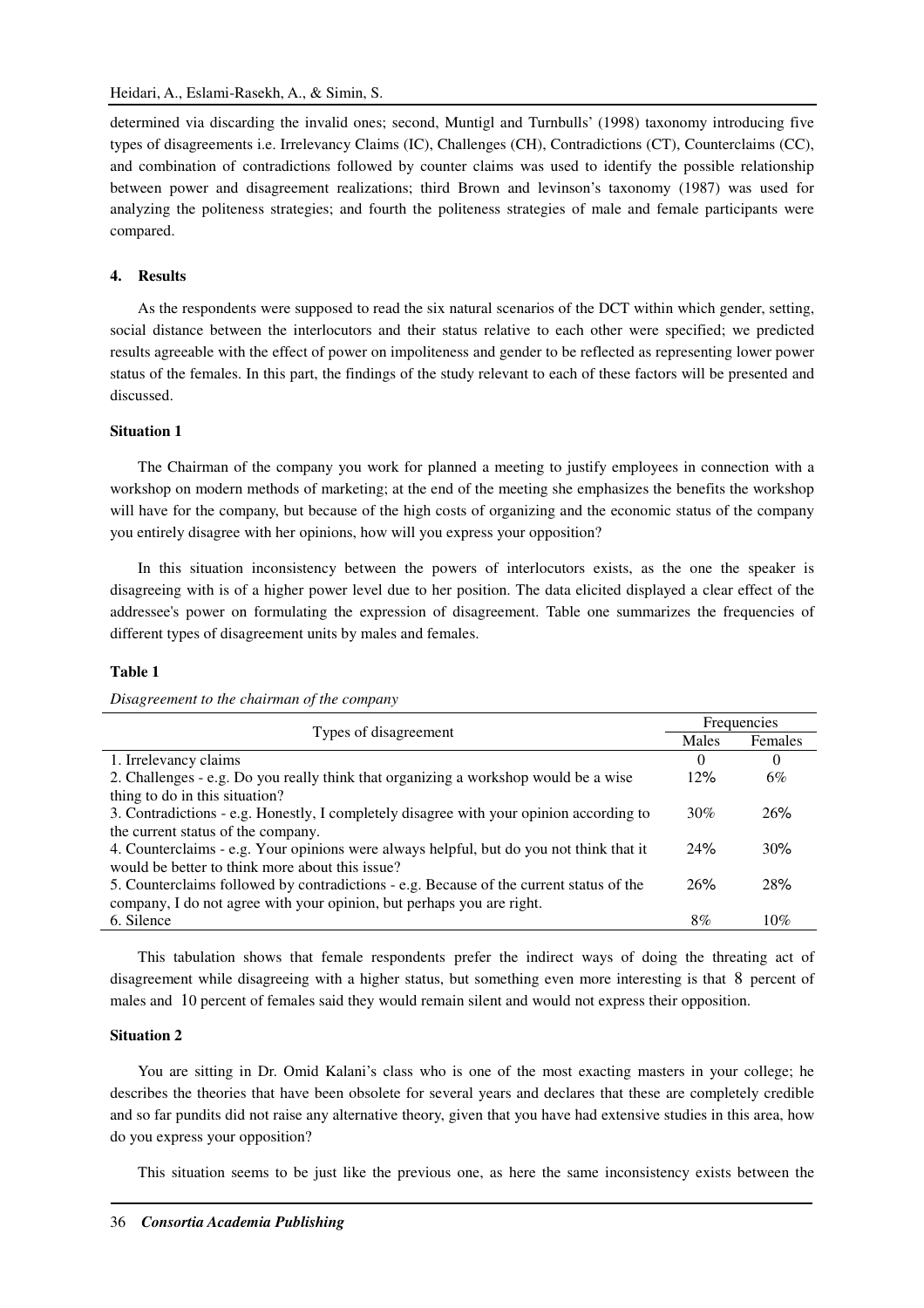powers of interlocutors, but the major point which makes the difference is the gender of the speaker in scenarios, in the first situation participants must disagree with a female while it is exactly the opposite for the second one, table two displays the types and frequencies of disagreement expressions.

## **Table 2**

*Disagreement to the professor* 

| Types of disagreement                                                                      | Frequencies |          |
|--------------------------------------------------------------------------------------------|-------------|----------|
|                                                                                            | Males       | Females  |
| 1. Irrelevancy claims                                                                      | $\Omega$    | $\Omega$ |
| 2. Challenges - e.g. Professor, daringly are you sure that the same points have been       | 14%         | 2%       |
| mentioned in the recently published books?                                                 |             |          |
| 3. Contradictions - e.g. Professor, I think that the point you just mentioned is           | 42%         | 18%      |
| completely false, because I've done a lot of studies in this field.                        |             |          |
| 4. Counterclaims - e.g. Professor, you always perfectly discuss the materials; but I think | 18%         | 46%      |
| in this case it should be referred to the most recent sources.                             |             |          |
| 5. Counterclaims followed by contradictions - e.g. Professor, I disagree with your         | 20%         | 14%      |
| opinion according to my studies, but still I may be wrong.                                 |             |          |
| 6. Silence                                                                                 | 6%          | 18%      |

This table shows somehow similar results to the previous one, as in this situation the female respondents were more conservative than the male ones, but an interesting finding apart from the silence percentage is the attention that both male and female respondents pay to the gender of their addressees; as when we compare the first two tables we can easily uncover that gender was playing a major role in both of the situations.

## **Situation3**

You've decided to leave work for two to three hours before the end of working hours, at the same time, Mrs. Kamali one of your colleagues comes to your room and after explaining her schedule picks, starts talking about the easiness of your job and says: the recent case which was handed over to you was just a piece of cake, but because of the difficulties you had while dealing with that case, you completely disagree with her, how do you express your opposition?

In this situation, the interlocutors are status equal; table three summarizes the types and frequencies of the disagreement expressions.

## **Table 3**

*Disagreement to the colleague* 

| Types of disagreement                                                                      | Frequencies  |                   |
|--------------------------------------------------------------------------------------------|--------------|-------------------|
|                                                                                            | Males        | Females           |
| 1. Irrelevancy claims - e.g. So what? What do you want to prove?                           | O            | 10%               |
| 2. Challenges - e.g. What you say is unfair.                                               | 24%          | 14%               |
| 3. Contradictions - e.g. Not at all, my work has its own difficulties too.                 | 28%          | 22%               |
| 4. Counterclaims - e.g. Maybe you are right, sorry; I am in a hurry to go.                 | 32%          | 20%               |
| 5. Counterclaims followed by contradictions - e.g. It is not what you say, but there is no | 16%          | 34%               |
| reason to debate as everyone has his own opinion.                                          |              |                   |
| 6. Silence                                                                                 | $\mathbf{0}$ | $\mathbf{\Omega}$ |

In this situation the degree of solidarity between the interlocutors was more than the first two situations, and gender as a major player had its influence on the respondents; so it can be said that the percentages of silence and difference that exists between the frequencies of expressions used by male and female respondents are the two major points of this table.

#### **Situation 4**

You are discussing with your friends courses of the next semester during the break between two classes;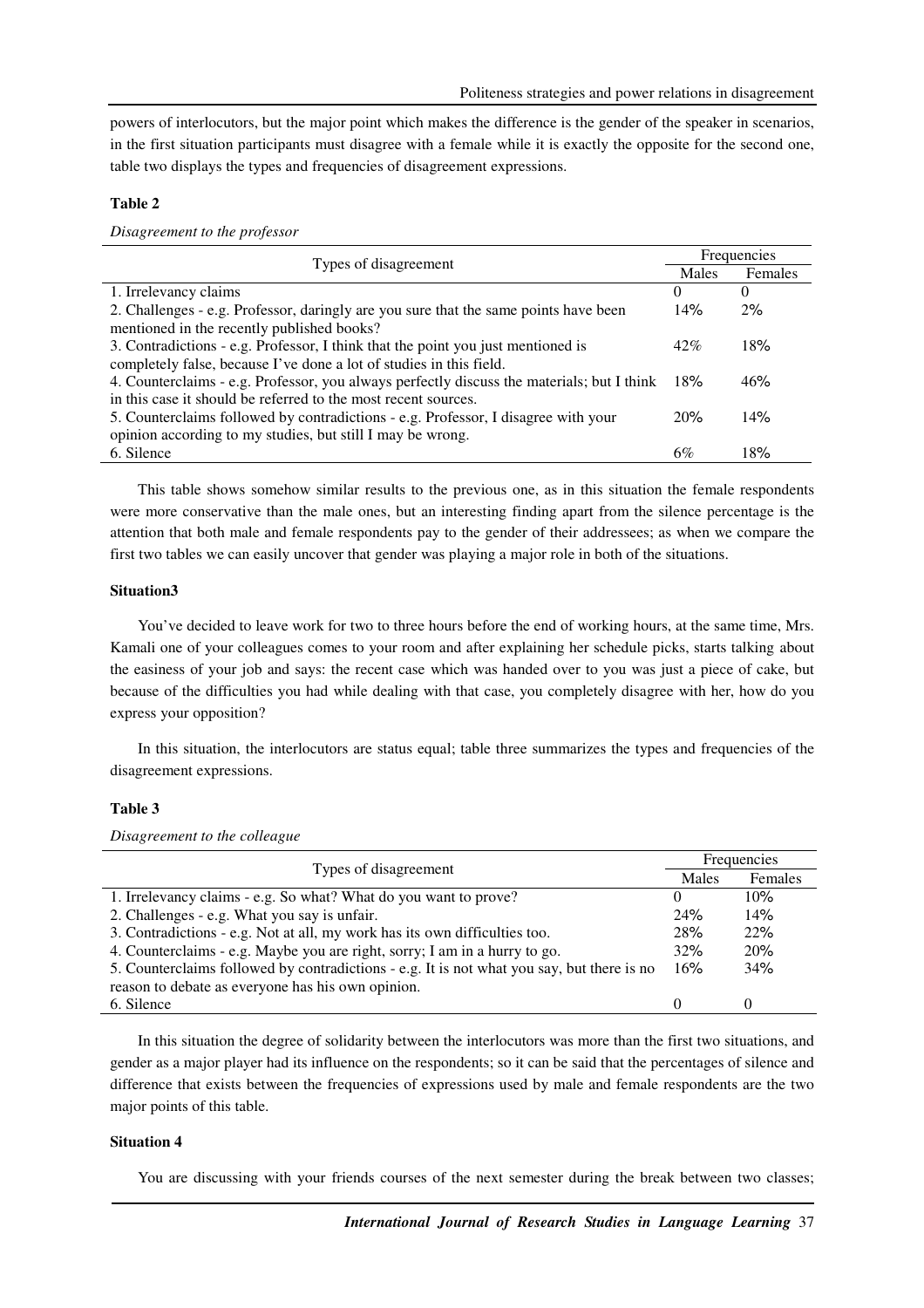suddenly, Mr. Karimi, one of your classmates, says something about the difficulty of the courses; note that a few days ago friends who are studying in the courses you are to pass next term tell you exactly the opposite of what he says, how do you express your opposition? Just like the first and the second situations within which gender was the determining factor; this situation and situation three seem to be the similar, as here the interlocutors are status equal, table four will display the reality about the frequency with which the disagreement expressions were employed.

## **Table 4**

*Disagreement to the classmate* 

| Types of disagreement                                                               | Frequencies |         |
|-------------------------------------------------------------------------------------|-------------|---------|
|                                                                                     | Males       | Females |
| 1. Irrelevancy claims                                                               | $\theta$    |         |
| 2. Challenges - e.g. How do you know? From whom did you get it?                     | 42%         | 8%      |
| 3. Contradictions - e.g. You're wrong because I heard exactly the opposite of your  | 34%         | 22%     |
| sayings from guys of the upper terms.                                               |             |         |
| 4. Counterclaims - e.g. Maybe you are right.                                        | 6%          | 36%     |
| 5. Counterclaims followed by contradictions - e.g. I do not think so, but different | 18%         | 26%     |
| people have different ideas.                                                        |             |         |
| 6. Silence                                                                          | $\Omega$    | 8%      |

Just like the situation three the degree of solidarity was more than the levels in the first two situations; however, although both males and females tend to be more cautious disagreeing with the opposite sex, females try harder in order not to threaten the face of their addresses.

#### **Situation 5**

You've decided to spend some time outdoors with your family; suddenly your little sister suggests that you go to the park. But you prefer to go to the cinema and watch the recently released movie, how do you express your opposition?

Similar to situations one and two inconsistency is observed here; however, in this situation it is the speaker who possesses higher power status.

#### **Table 5**

*Disagreement to the younger sister* 

| Types of disagreement                                                                    | Frequencies  |          |
|------------------------------------------------------------------------------------------|--------------|----------|
|                                                                                          | Males        | Females  |
| 1. Irrelevancy claims                                                                    | $\Omega$     | $\Omega$ |
| 2. Challenges - e.g. Why not the movies, park is very boring.                            | 24%          | 18%      |
| 3. Contradictions - e.g. I completely disagree.                                          | 36%          | 30%      |
| 4. Counterclaims - e.g. We will go to the park, but not today because happy we want      | 14%          | 28%      |
| everyone to be.                                                                          |              |          |
| 5. Counterclaims followed by contradictions - e.g. I disagree, why not a place which 26% |              | 24%      |
| can make everyone happy?                                                                 |              |          |
| 6. Silence                                                                               | $\mathbf{0}$ | $\Omega$ |

As can be seen because of the solidarity that exists in this situation both male and female respondents preferred the direct way of expressing their opposition, but still the female respondents were the ones that paid more attention to the face needs of their addressees.

## **Situation 6**

You are studying sensitive documents in your room; at the same time the serviceman of company enters and starts talking about the new boss, he says: the boss is a bad-tempered person with whom you cannot come to terms at all, but because of your own interactions with the boss and what you have heard from other employees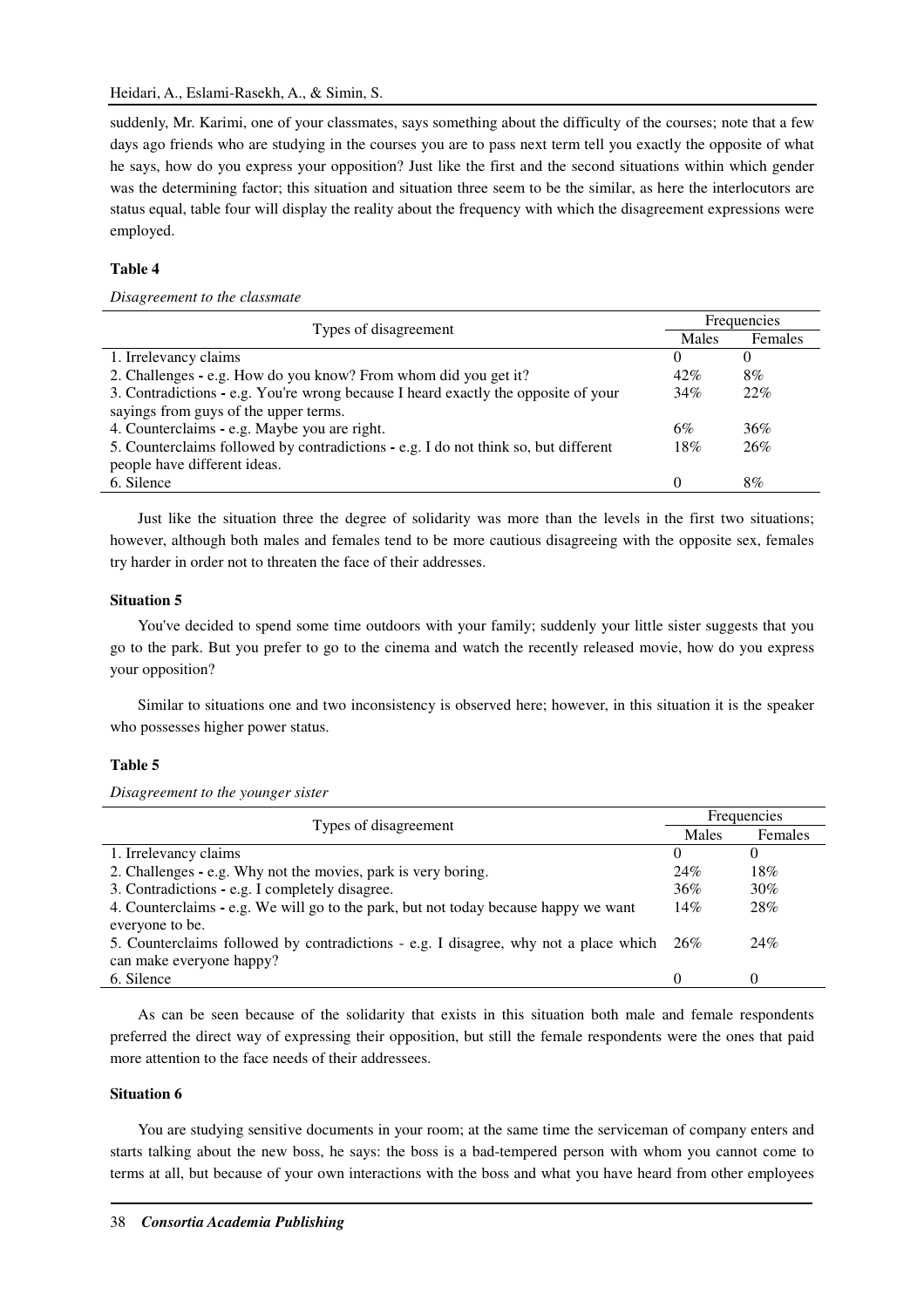you completely disagree with him, how do you express your opposition?

In this last situation, these exists power inconsistency and gender is playing the major role. Table six will reveal the reality about the responses of the participants.

# **Table 6**

*Disagreement to the serviceman* 

| Types of disagreement                                                             | Frequencies |          |
|-----------------------------------------------------------------------------------|-------------|----------|
|                                                                                   | Males       | Females  |
| 1. Irrelevancy claims                                                             | 0           | $^{(1)}$ |
| 2. Challenges - e.g. Why do you say so? Did you see any special behavior from     | 16%         | 10%      |
| him?                                                                              |             |          |
| 3. Contradictions - e.g. I do not agree at all, as I myself met him before.       | 28%         | $22\%$   |
| 4. Counterclaims - e.g. Perhaps you are right, but as he has just started the job | 26%         | 34%      |
| we have to wait and see what happens.                                             |             |          |
| 5. Counterclaims followed by contradictions - e.g. I don't think so, but everyone | 24%         | 20%      |
| has his/her own opinion.                                                          |             |          |
| 6. Silence                                                                        | 6%          | 14%      |
|                                                                                   |             |          |

Although situations five and six are somehow similar, the degree of solidarity was variable in them; so it can be seen that in this situation both male and female respondents were more concerned with norms in expressing their oppositions.

# **5. Discussion &Conclusion**

As Scollon and Scollon (1995) put it, violating the pragmatic norms of politeness is the main cause of conversational breakdowns; therefore, attention to the effect of social factors such as power and gender is the key to appropriate speech .The current study on politeness strategies seeks to explore the influences that gender and power may have on the choice of disagreement strategies in real life contexts.

The study indicates that female respondents tend to be more indirect and less assertive than male respondents, as they use remarkably less confrontational strategies in nearly all the comparable contexts. Overall, two similarities are observed: First, both groups of respondents tend to be non-confrontational when they express their disagreement to an addressee of a higher status; second the non-confrontational strategies are most preferred by both groups of respondents whenever expressing opposition to the opposite sex.

In conclusion, it can be said the Islamic culture of Iran may be the main cause for the conservative behavior of male and female respondents when interacting in contexts of opposite genders. In this way it was found that both male and female respondents use confrontational strategies more frequently whenever expressing their oppositions to a person with the same sex which could be explained with regards to the effect of social solidarity which can potentially overrule the effect of power and gender differences.

### *5.1 Pedagogical implications*

Bearing in mind the findings of the present study, the following pedagogical implications are made. Firstly, it should be noted that the speech patterns within the mother tongue of individuals (Persian) must be taken into account while developing new materials for the target language (English). Secondly, instructors can compare and contrast the speech patterns of the two languages in order to find the best way for presenting the materials. Moreover, it can be claimed that consideration of the differences will lead to better results, as the trained individuals are more communicatively competent.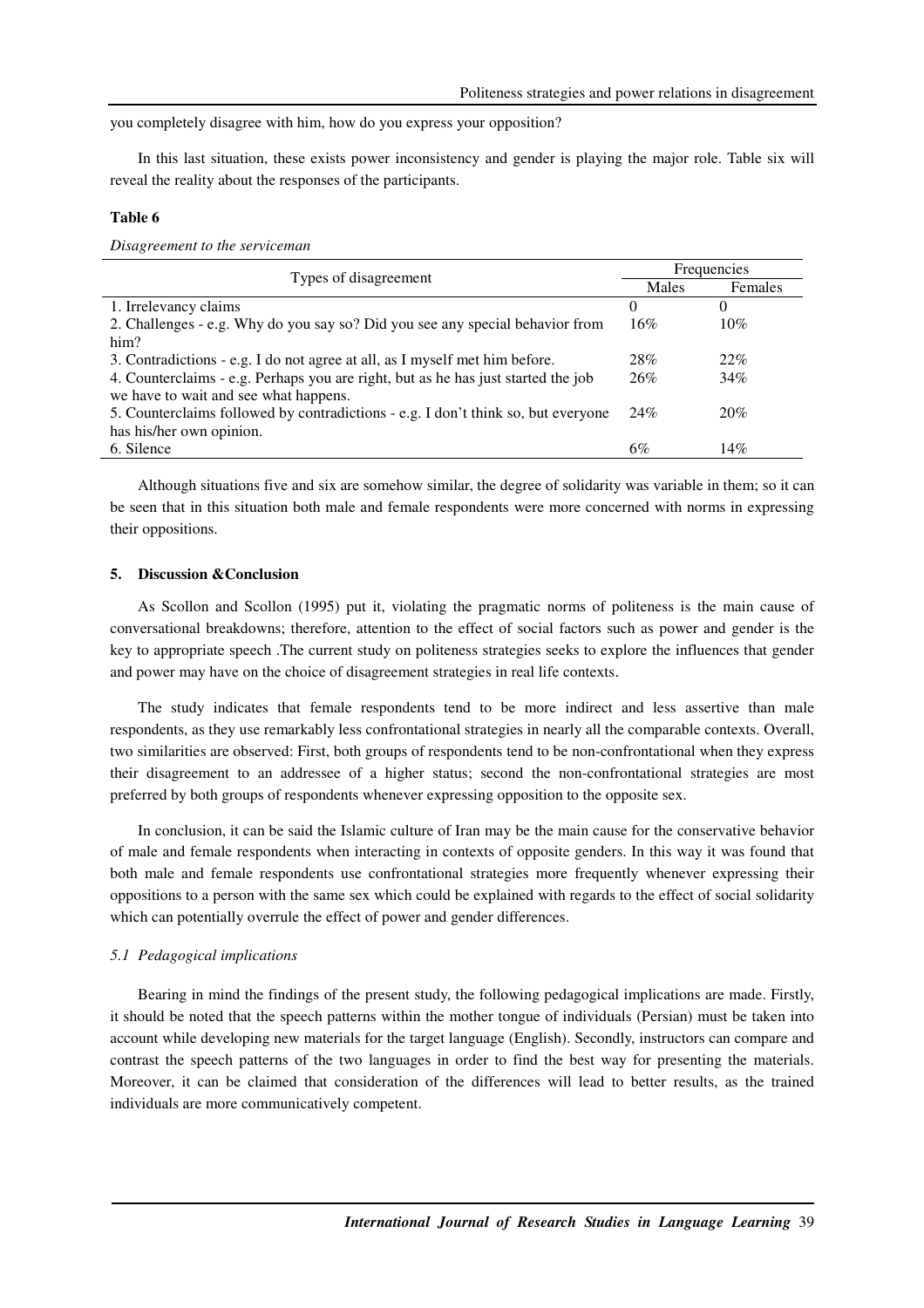# **6. References**

- Behnam, B., & Niroomand, M. (2011). An investigation of Iranian EFL learners' use of politeness strategies and power relations in disagreement across different proficiency levels. *English Language Teaching*, *4*(4), 204-220. http://dx.doi.org/10.5539/elt.v4n4p204
- Brown, P., & Levinson, S. C. (1978). Universals in language usage: Politeness phenomena. In E. N. Goody (Ed.), *Questions and politeness: Strategies in social interaction* (pp. 56-311). New York: Cambridge University Press.
- Brown, P., & Levinson, S. C. (1987). *Politeness: Some universals in language usage* (Vol. 4). Cambridge; New York: Cambridge University Press.
- Dogancay-Aktuna, S., & Kamisli, S. (1997). Pragmatic transfer in interlanguage development: A case study of advanced EFL learners. Paper presented at the National Linguistics Conference (pp. 1-19).
- Liu, S. (2004). *Pragmatic strategies and power relations in disagreement: Chinese culture in higher education.*  New York: Universal Publishers.
- Locher, Miriam. (2004). *Power and politeness in action: Disagreements in oral communication.* Berlin: Mouton de Gruyter.
- Muntigl, P., & Turnbull, W. (1998). Conversational structure and face work in arguing. *Journal of Pragmatics, 29,* 225-256. http://dx.doi.org/10.1016/S0378-2166(97)00048-9
- Parvaresh, V., & Eslami-Rasekh, A. (2009). Speech act disagreement among young women in Iran. *Comparative Literature and Culture, 11*(4), 2-8.
- Rees-Miller, J. (2000). Power, severity, and context in disagreement. *Journal of Pragmatics, 32*(8)*,* 1087-1111. http://dx.doi.org/10.1016/S0378-2166(99)00088-0
- Scollon, R., & Scollon, S. (1995). Intercultural communication: A discourse analysis. Oxford: Blackwell.
- Simin, S., Eslami, Z. R., Eslami-Rasekh, A., & Ketabi, S. (2014). The effect of explicit teaching of apologies on Persian EFL learners' performance: When e-communication helps. *International Journal of Research Studies in Language Learning*, *3*(4), 1-14. http://dx.doi.org/10.5861/ijrsll.2014.661
- Yule, G. (1996). Pragmatics. Oxford: Oxford University Press.